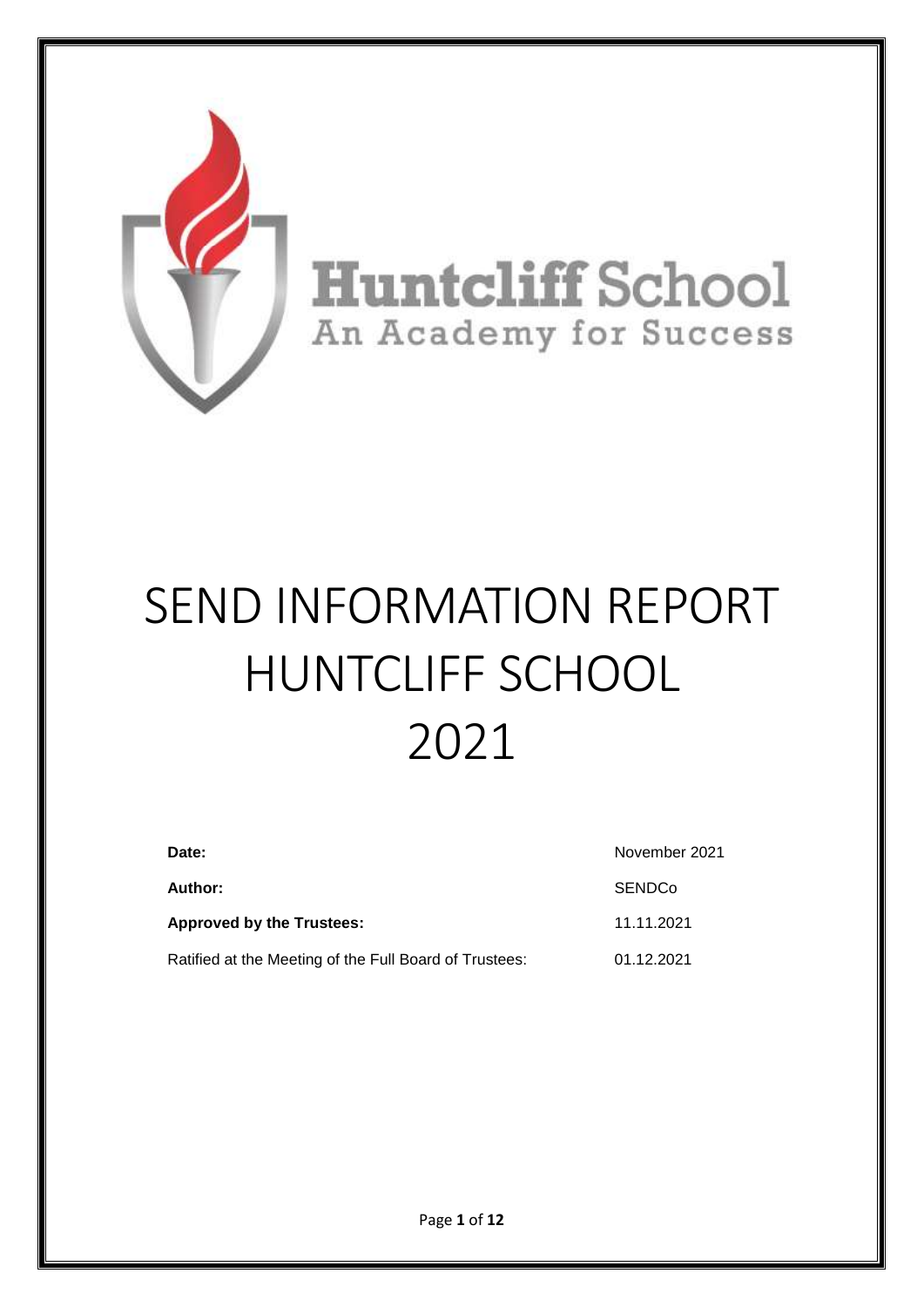# **Nominated Staff**

Staff member responsible for Special Educational Needs and Disabilities (SEND) is the Special Educational Needs Co-ordinator (SENDCo).

SENDCo– Mrs S. Palin

Mrs Palin can be contacted via the school office.

Mrs Palin is the designated teacher responsible for Medical Needs

Mrs Collier-Murphy – SEND teacher for Gateways and KS3 Intervention

Mrs Ashwood is the designated teacher responsible for Looked After Children.

Trustees for SEND – Mr Ewart Gibbs and Mrs Rachel Whipps

A dedicated team of Teaching Assistants for KS3 and 4.

## **SECTION 1: Introduction**

Huntcliff School believes that all pupils should be equally valued and respected and therefore does all it can to promote equality and opportunity of outcomes and to help develop an inclusive learning environment where all young people can flourish and feel safe.

Our broad, balanced, creative curriculum and enrichment activities provide opportunities for everyone to succeed.

We celebrate our achievements and are proud of our learners. Our aim is to prepare all SEND learners with the confidence to move into KS5 or apprentices.

This policy is written in line with other policies in the school including:

#### **Safeguarding and Child Protection Policy**

Anti-bullying Policy

Equality and Diversity Policy

RRRR Behaviour Policy

Supporting Pupils at School with Medical Conditions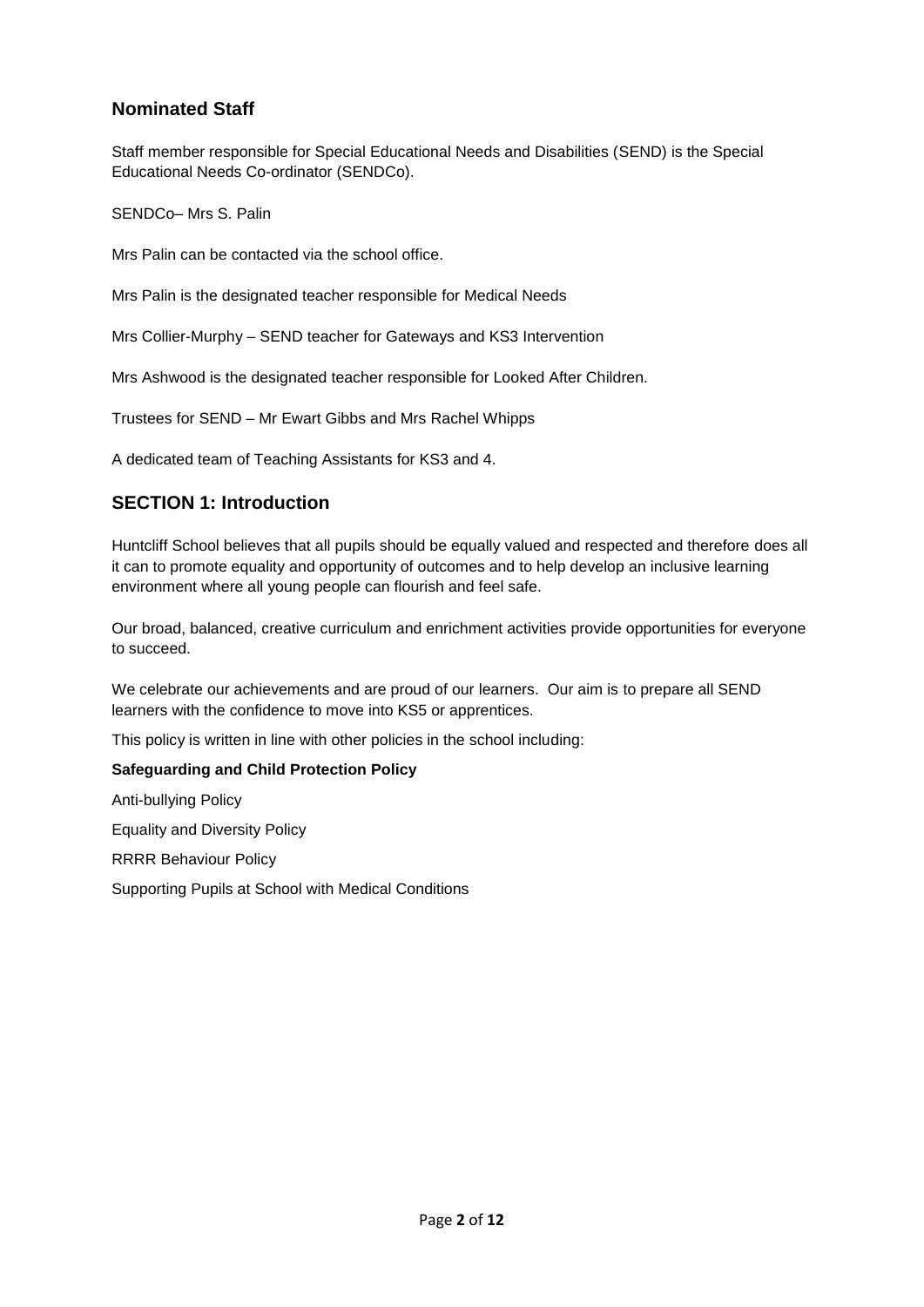# **SECTION 2: Aims and Objectives**

#### **AIM**

Huntcliff School aims to raise the aspirations of and expectations for all pupils including those with Special Educational Needs and Disabilities (SEND). For those with SEND we focus on outcomes for pupils.

#### **OBJECTIVES**

- 1. **SENDCo receives transition information about year 7 pupils with SEND from feeder primary schools**. Also transition information from other secondary schools is passed on for pupils with SEND in other year groups.
- 2. **SENDCo and other staff members identify any additional pupils with SEND as early as possible after transition from Primary School**.
- 3. **Staff monitor the progress of all pupils in order to aid the identification of pupils with SEND.** Continuous monitoring of those pupils with SEND by their teachers will help ensure that they are able to reach their full potential.
- **4. Teaching staff make appropriate provision to overcome all barriers to learning and ensure pupils with SEND have full access to the curriculum.**
- 5. **Teaching staff work with parents to gain a better understanding of their child and endeavour to involve them in all aspects of their child's education.** This includes supporting them in terms of understanding SEND procedures and practices and providing them with feedback on their child's progress.
- 6. **SENDCo and other staff work with outside agencies when the pupils' needs cannot be met by school alone.** Some of these services include Educational Psychology Service, Speech and Language Therapy, Children and Adult Mental Health Service (CAMHS), the Autism Support Education Team (ASET).
- 7. **A school environment is created where pupils can contribute to their own learning.** This means encouraging relationships with adults in school where pupils feel safe to voice their own needs and carefully monitoring the progress of all pupils at regular intervals. Pupil participation is encouraged through wider opportunities such as school council, residential visits and other school trips, sports' teams and peer mentoring.

#### **Arrangements for co-ordinating SEND provision**

The SENDCo will hold details of all SEND records for individual pupils

All staff have access to

- Huntcliff SEND Policy
- A copy of the SEND register
- Information on individual pupils' special educational needs, including of provision maps, pupil profiles, subject targets for each pupil.
- Practical advice, teaching strategies and information about types of special educational need and disability.

In this way every staff member will have complete up to date information about all pupils with special needs and their requirements which will enable them to provide for the individual needs of all pupils.

This policy is made accessible to all staff and parents.

#### **Admission Arrangements**

The admission arrangements for all pupils are in accordance with national legislation, including the Equality Act 2010. This includes any children with any level of SEND; those with Education, Health and Care Plans and those without.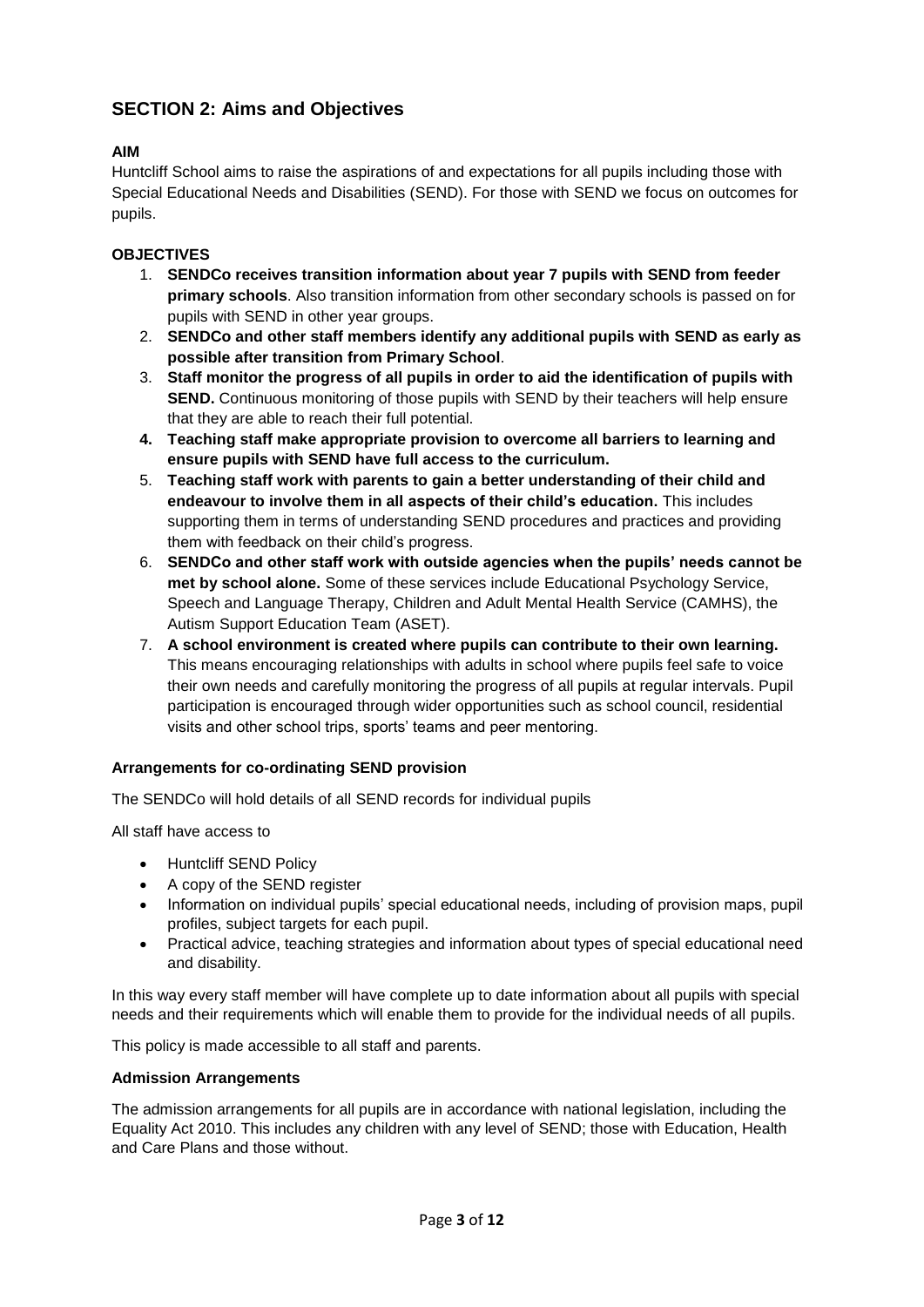# **SECTION 3: Identifying Special Educational Needs (SEND)**

#### **Defining SEND**

The 2014 Code of Practice says that:

A person has SEND if they have a learning difficulty or disability which calls for special educational provision to be made for him or her. At compulsory school age this means he or she has a *significantly greater difficulty* in learning than the majority of others the same age, or, has a disability which prevents or hinders him or her from making use of facilities of a kind generally provided for others of the same age in mainstream schools.

Children must not be regarded as having a learning difficulty solely because the language of their home is different from the language in which they will be taught.

(Taken from 2014 SEND Code of Practice: 0 to 25 Years– Introduction xiii and xiv)

There are four broad categories of SEND:

- ➢ communication and interaction
- $\triangleright$  cognition and learning
- ➢ social, emotional and mental health
- ➢ physical and Sensory.

We have children in all these categories of SEND at the Huntcliff School

The purpose of identification of pupils with SEND is to work out what action Huntcliff School needs to take to support the pupil. Therefore, we identify the needs of pupils by considering the needs of the whole child which will not just include the SEND of the pupil.

Huntcliff School recognises that a range of factors **other than** SEND can impact on a pupil's progress and attainment including:

- $\triangleright$  Disability (the Code of Practice outlines the "reasonable adjustment" duty for all settings and schools which are provided under current Disability Equality legislation – these alone do not constitute SEND)
- ➢ Attendance and Punctuality
- ➢ Health and Welfare
- $\triangleright$  English as an Additional Language (EAL)
- ➢ Being in receipt of Pupil Premium Grant
- ➢ Being a Looked After Child
- ➢ Being a child of Serviceman/woman

Behaviour as a need is longer an acceptable way of describing SEND. Any concerns relating to a pupil's behaviour is now considered as an underlying response to a need which may or may not be related to SEND.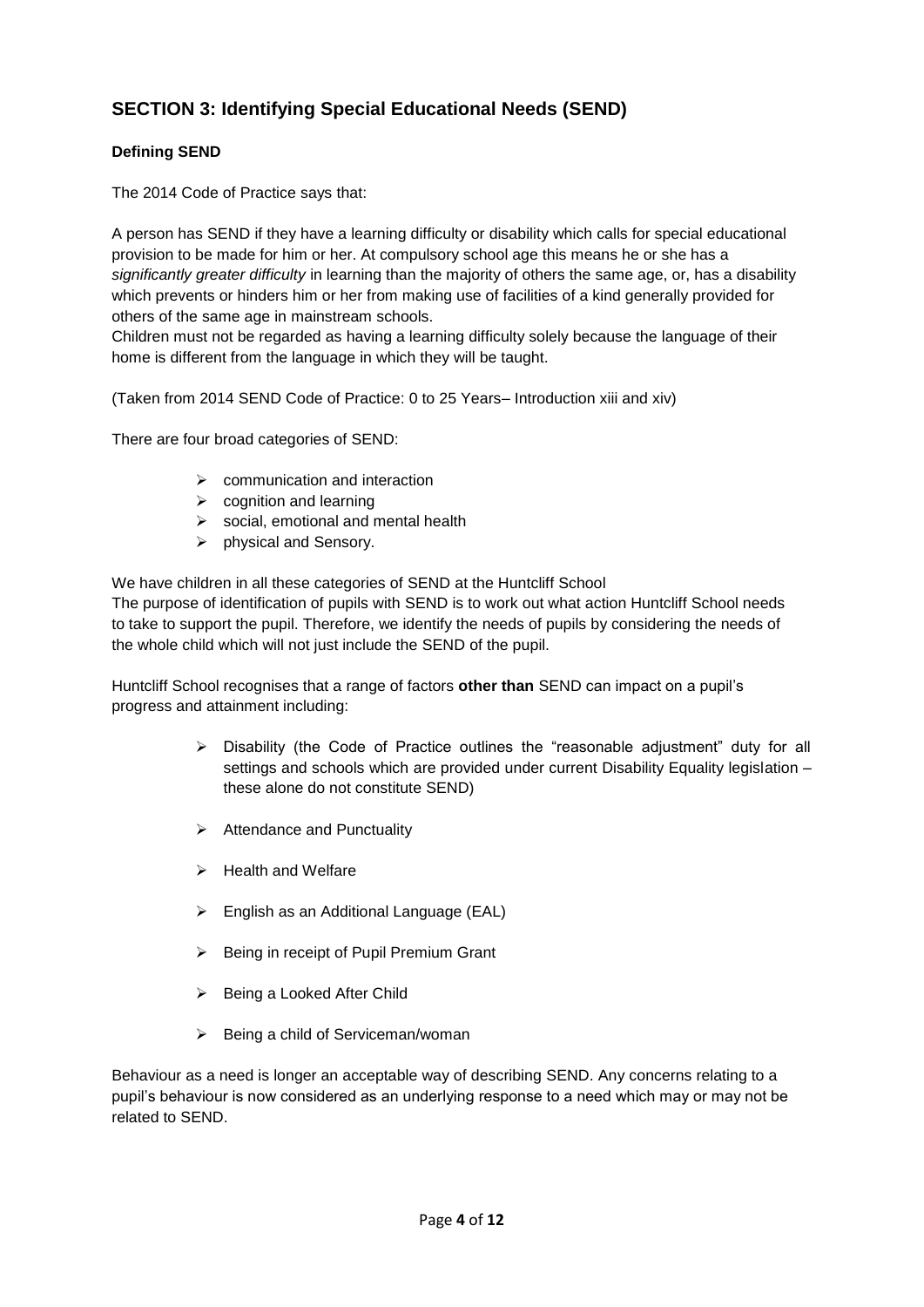# **SECTION 4: A Graduated Approach to SEND Support**

High quality teaching, differentiated for individual pupils, is the first step in responding to pupils who have or may have SEND. The SENDD Code of Practice suggests that pupils are only identified as having SEND if they do not make adequate progress after having had high quality, personalised teaching.

Teachers are responsible and accountable for the progress and development of the pupils in their class, including where pupils access support from teaching assistants or specialist staff.

Huntcliff School regularly and carefully reviews the quality of teaching for all pupils, including those at risk of underachievement. This includes reviewing and, where necessary, improving teachers' understanding of strategies to identify and support vulnerable pupils as well as increasing their knowledge of the different types of SEND that are most frequently encountered.

Parents and carers are informed of teachers concerns through a range of methods including face to face meetings, letters, tracking and phone calls. Pupils are also consulted by staff.

#### **Identifying children at SEND (SEND Support)**

Children with SEND are identified by one of three assessment routes all of which are part of the overall approach to monitoring progress of all pupils:

1. The progress of every child is monitored by staff via termly tracking procedures and a parents' evening each year. Any pupils who fall significantly outside of the range of expected academic achievement in line with predicted performance indicators and grade boundaries will be identified as not making progress in spite of high quality teaching.

2. If subject teachers, the SENDCO and Form Tutors observe that a child, is making less than expected progress, given their age and individual circumstances, they will first seek to identify a reason. This can be characterised by progress which:

- is significantly slower than that of their peers starting from the same baseline
- fails to match or better the child's previous rate of progress
- fails to close the attainment gap between the child and their peers
- widens the attainment gap

3. Parents sometimes ask us to look more closely at their child's learning. We take all parental requests seriously and investigate them. Frequently, the concern can be addressed by quality first teaching or some additional support or strategy given by the teacher.

The SENDCo can undertake a range of standardised tests with children. She can use these assessments to add to and inform teachers' own understanding and assessments of a child. Huntcliff School will also engage with a range of external agencies including the Educational Psychologist, Speech and Language Therapist and the Autistic Spectrum Education Team to assist with the identification of pupils needs.

Although the school can identify special educational needs, and make provision to meet those needs, we do not offer medical or clinical diagnoses. Parents are advised to contact their GP if they think their child may have ASD or ADHD/ADD or some other medical disability. The school could also support the referral to their GP. Parents are directly referred to CAHMS.

Where it is determined that a pupil has SEND, parents will be formally advised of this and the pupil will be added to the SEND register.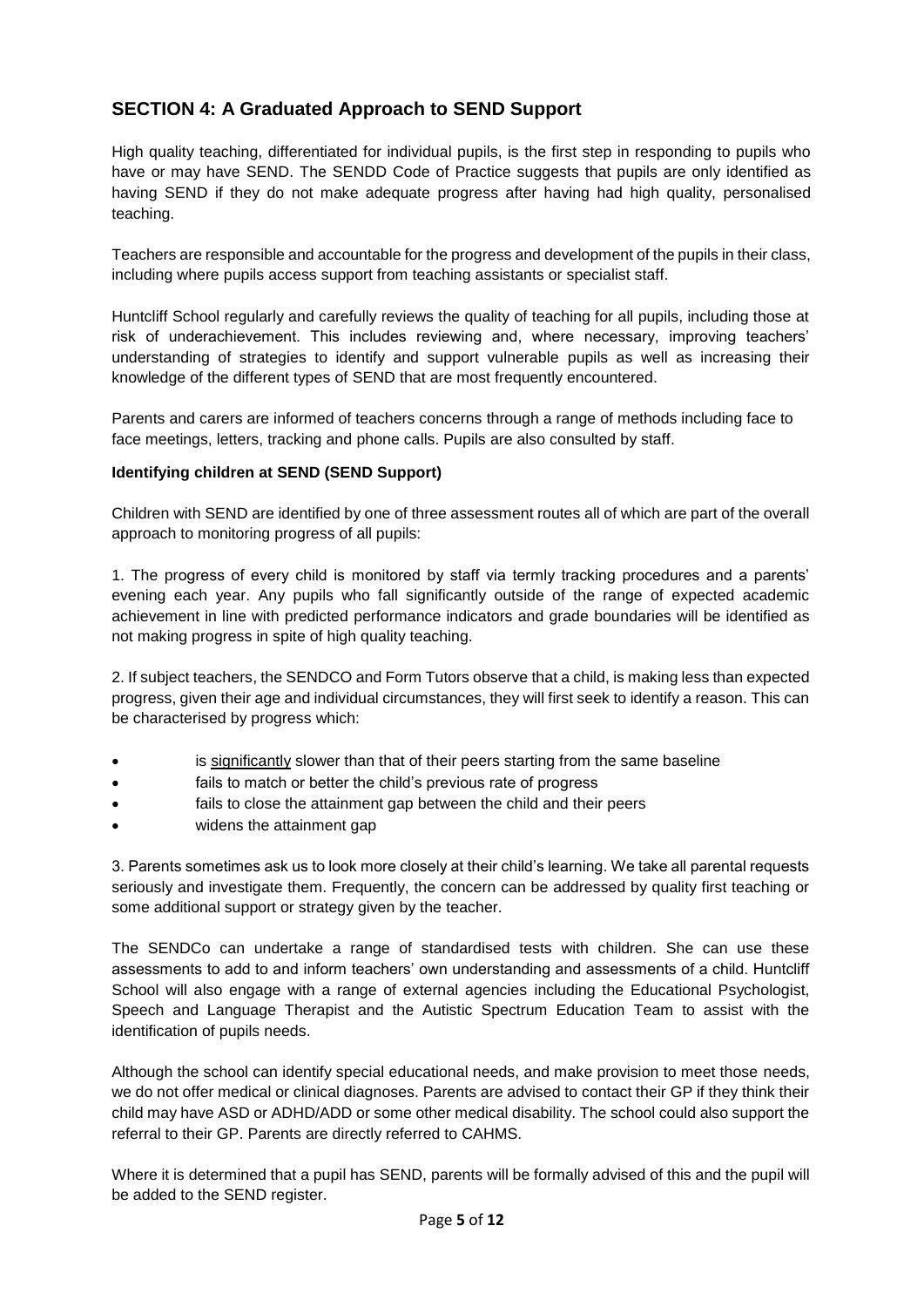# **SECTION 5: Managing Pupils Needs on the SEND Register**

Pupils with SEND will have a Pupil Passport, based on information about their SEND which contains advice for staff and a pupil voice. The SENDCo will review the Pupil Passport and action plan regularly throughout the year. Parents, pupils and teachers will be expected to contribute to the reviews that take place to monitor the plans. If evidence gathered through teacher and intervention assessment show that the pupil is not making expected progress then outside agency support may be sought with parental agreement and discussed with the child where appropriate.

#### **The Stages - 'A Graduated Response'**

The Code of Practice (2014) recommends that schools should deal with children's needs using a 'graduated approach', matching the level of help to the needs of the child. There are currently two categories of need defined within the Code of Practice – those children with SEND catered for by the school's provision (now called SEND Support) and those children for whom it is necessary to create an Education, Health and Care Plan.

A child has SEND where their learning difficulty or disability calls for special educational provision, namely provision 'different from' or 'additional to' that normally available to pupils of the same age.

At Huntcliff, it is the responsibility of the SENDCo in collaboration with other teachers, to identify additional children who may have special educational needs requiring different or additional provision to be made for a child.

Subject teachers are also responsible for ensuring that the individual needs of the children are met. If a subject teacher has a concern about a pupil and feel they should be placed on the school's SEND Register, the following process should be followed:

- Discussion between subject teacher/s with the SENDCo
- Discussion between SENDCo and parents informally if possible in the first instance to register concern. If parents cannot be contacted informally then a letter will be sent inviting them to a meeting to discuss their child's progress.
- If targets cannot be met with quality first teaching and the pupil falls significantly behind his peers in terms of progress, then a Pupil Passport is completed and an action plan will be produced and the child will be entered on to the school's register as SEND Support. This will then involve some additional support or intervention usually carried out by members of staff or a member of the support staff.
- Each subject teacher remains responsible for monitoring the child in his/her subject and will differentiate work as necessary whilst also assessing the child on a regular basis.
- The SENDCo will carry out reviews regularly, liaising with other members of staff. Parents will be invited to meet with the SENDCo at particular points in the school year to discuss their child's progress. Additionally, the SENDCo will always be available at Parents Evenings. The outcomes of the review will determine the next course of action.
- Copies of any letters are sent to parents and records of other contact will be kept by the SENDCO in individual children's records.
- The SENDCo may need to identify further assessments that are required and will arrange for these to be completed.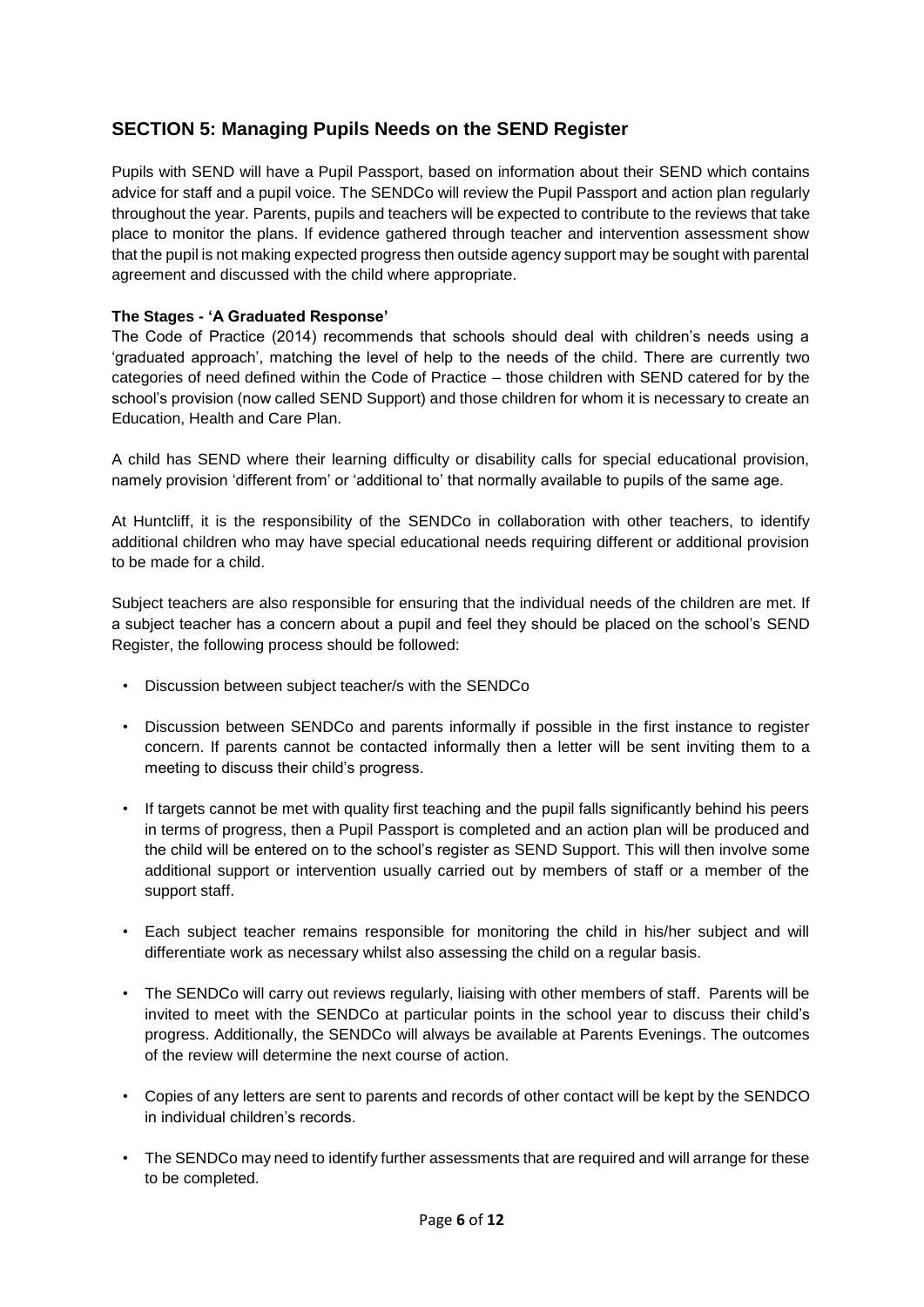- The subject teachers will be given advice on strategies that can be used within the classroom as well as on any interventions that may be implemented.
- Where necessary, the advice and services of other agencies may be sought to support with the needs of the child. The cost for these outside agencies will be met by Huntcliff School unless they are statutory entitlements.

The aim of formally identifying a pupil with SEND is to help school ensure that effective provision is put in place and so remove barriers to learning. The support consists of a four part process:

- **Assess-** analysing the pupil's needs using assessment data and experience of working with the pupil, details of previous progress, comparisons with peers and national data as well as experience and views of parents. The pupil's views will also be considered and any advice from outside agencies.
- **Plan-** Consultation between SENDCo and/or teacher(s) and parents and pupil. All those working with the pupil need to be informed of the pupil's needs, the support that is being provided with any particular teaching strategy and the outcomes that are being sought.
- **Do** Subject teachers retain responsibility for the pupil even though a pupil might be working away from the main class with a Teaching Assistant (TA). The teachers need to work closely and collaborate with TAs in these instances.
- **Review-** The review process will evaluate the impact and quality of the support and /or intervention. It will also consider the views of the pupil and where necessary the parents. The SENDCo will revise support based on pupil's progress.

This is an ongoing cycle to enable the provision to be refined and revised as the understanding of the needs of the pupil grows. This cycle enables the identification of those interventions which are the most effective in supporting the pupil to achieve good progress and outcomes.

#### **An Educational Health Care Plan (EHC plan)**

If a child has lifelong or significant difficulties they may undergo a Statutory Assessment Process which is usually requested by the school but can be requested by a parent. This will occur where the complexity of need or a lack of clarity of need around the needs of the child are such that a multi-agency approach to assessing that need, to planning provision and identifying resources, is required. The decision to make a referral for an Education, Health and Care Plan will normally be taken at a progress review.

The purpose of an EHC plan is: to provide special educational provision to meet the special educational needs of the child; to secure the best possible outcomes for them across education, health and social care and, as they get older, prepare them for adulthood.

When making a request for an EHC plan, the SENDCo will provide the local authority with information from a variety of sources: parents, teachers, SENDCo, social care, health professionals and other agencies. The information gathered will be related to the following:

- How and when the child's needs were first identified and the steps that have been implemented to support these needs
- National Curriculum levels or equivalents
- Educational and other assessments, for example from Educational Psychologist
- A pen portrait of the child and the needs that they display within school
- Involvement of other professionals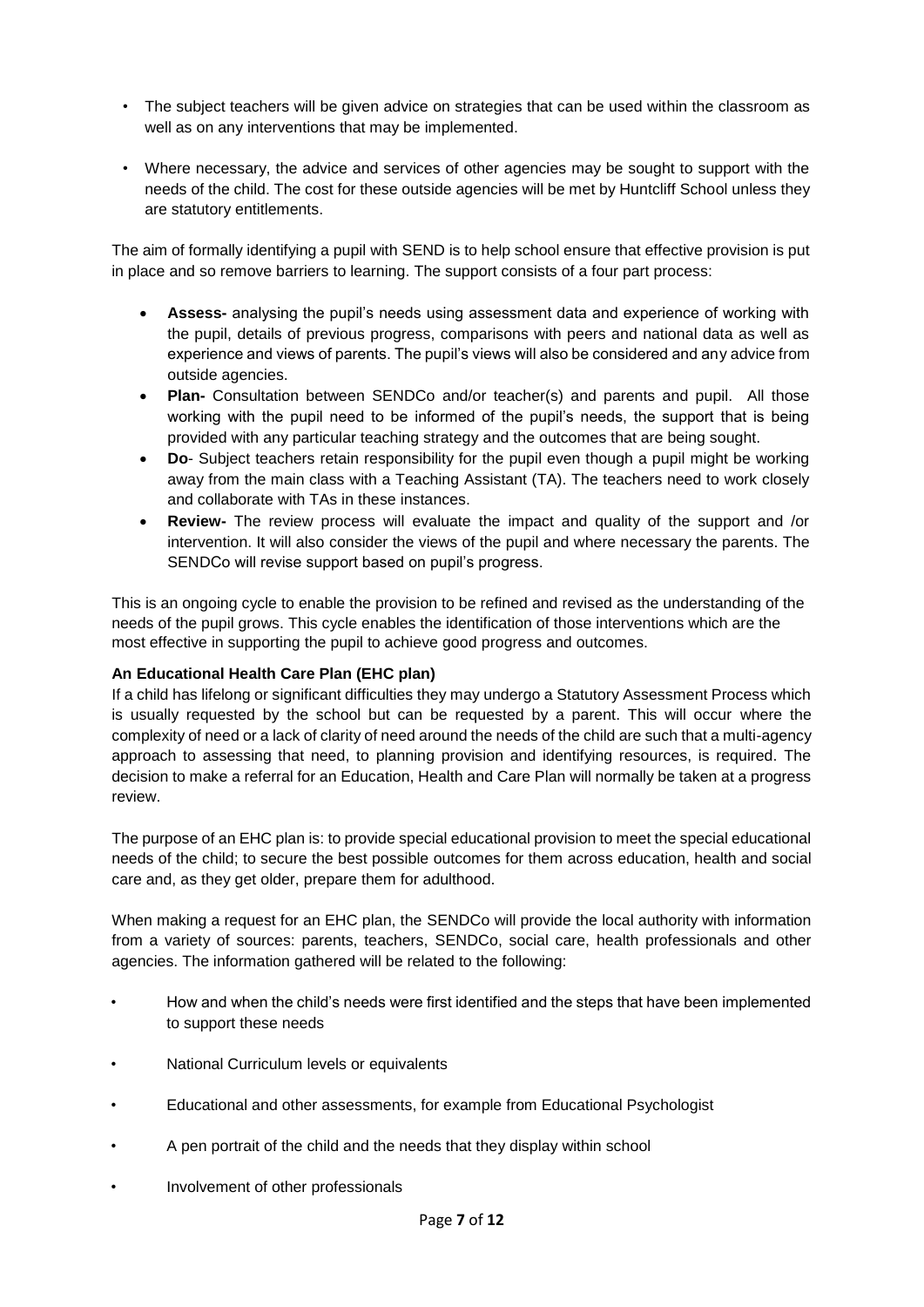- Any involvement of Social Care
- Attendance issues if appropriate

Whilst the assessment is being pursued the child will continue to receive the support already provided under the previous stage.

Parents should be informed and given the contact details of the local Parent Partnership who will give them independent advice and support.

Once a child has received an EHC plan, an annual review meeting is held every year to consider whether the EHC plan should be maintained. Everyone who is involved with the child is invited by the SENDCo to the review meeting or asked to produce a report. The targets/outcomes set for the past 12 months are reviewed and assessed, any new concerns are expressed and the views of parents and others are noted and discussed. New long term targets for the next 12 months are considered. The SENDCo completes the appropriate annual review form and sends the originals to the Local Authority.

# **SECTION 6: Criteria for exiting the SEND Register**

Pupils receiving SEND Support are rigorously monitored and their progress is continually assessed. Based on evidence accrued through this process, the SENDCo will make the decision together with teaching staff on about when to exit a pupil from the SEND Register. Parents will receive a letter to say that their child is no longer on the SEND register.

# **SECTION 7: Supporting Pupils and Families**

The SEND Local Offer in North Lincolnshire aims to provide parents with the information you may need, or want to know, about resources, services, support, activities and events for North Lincolnshire's children and young people with Special Educational Needs and/or Disabilities and their families. Information is arranged according to age from pre-school through to early adulthood. It can be found at the following link: [http://www.northlincslocaloffer.com](http://www.northlincslocaloffer.com/)

The local SENDD Information and Support Service (SENDDIAS), formerly the Parent Partnership Service, can provide independent support to families and their information is on the Local Authority Local Offer website.

#### **Exam Access Arrangements**

Huntcliff will apply for exam access arrangements for pupils with SEND where pupils have been assessed and meet the definition of having a disability as outlined in the Equality Act 2010. 'A physical or mental impairment that has a substantial and long – term negative effect on your ability to do normal daily activities.' These arrangements have to be the pupil's normal way of working. If a child received special arrangements at KS2 it doesn't mean that they will receive Access Arrangements at KS4 – the process is very different.

#### **Huntcliff school will not accept privately commissioned testing to make an application to the exam boards.**

#### **Transition**

When children with SEND transfer from feeder primary schools to Huntcliff, the SENDCo or other members of the inclusion team liaise with the staff of the Primary schools and receive all SEND documentation prior to the new term beginning. The SENDCo is invited to final EHC review meetings of the year 6 pupils.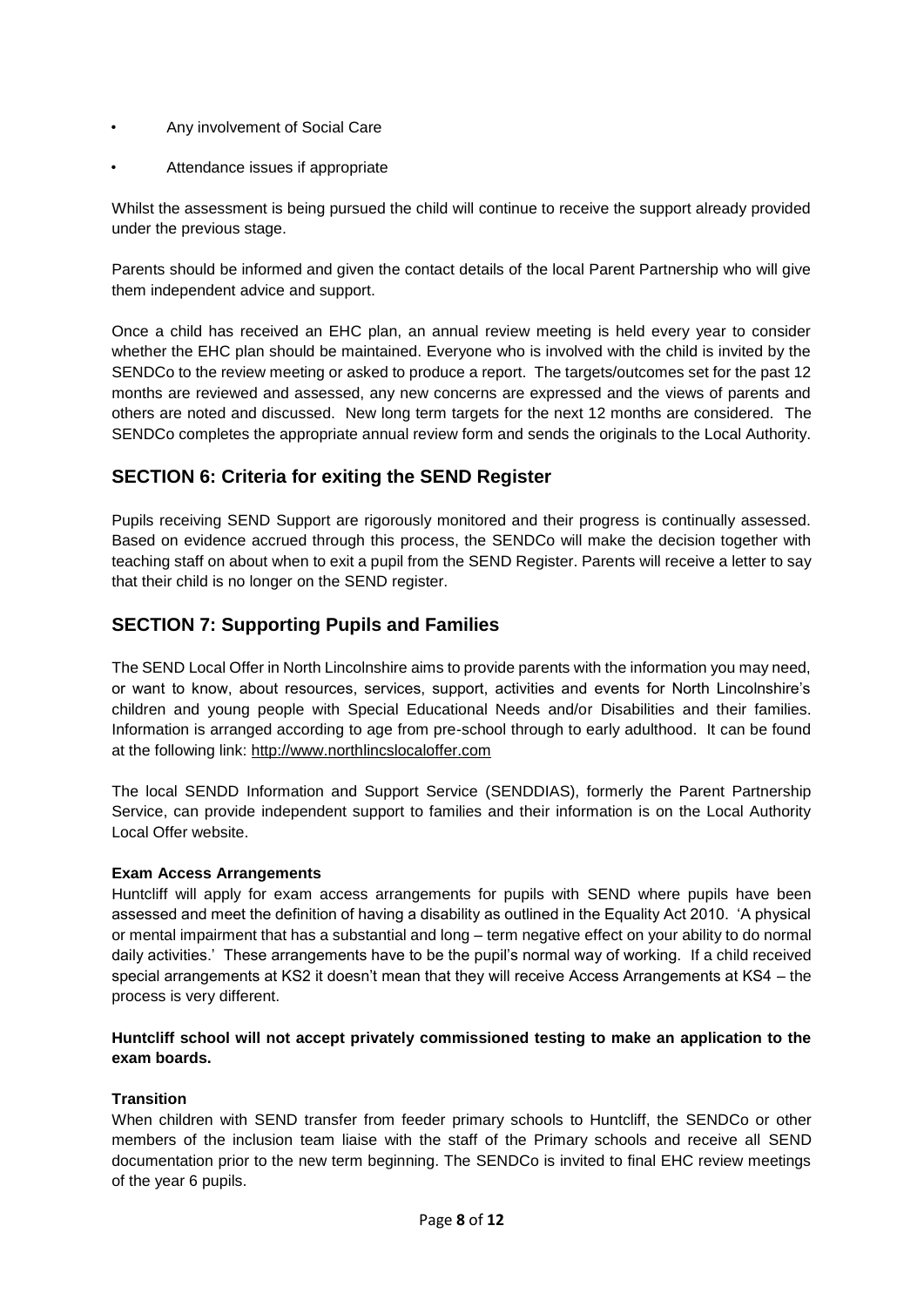Where children with SEND transfer to another secondary school, SEND records will be forwarded within 15 days of the child ceasing to be registered at our school, providing that the necessary details of the school have been forwarded to us.

If a child transfers into the school during the academic year Huntcliff School will endeavour to obtain the child's records from their previous school as soon as possible.

#### **Medical Conditions**

Huntcliff School's Medical Treatment of Pupils Policy can be found on the school website under policies. The school endeavours to meet the needs of all pupils with a medical condition.

## **SECTION 8: Supporting Pupils at school with a medical condition.**

Huntcliff recognises that pupils at school with medical conditions should be properly supported so that they have full access to education, including school trips and physical education. Some children with medical conditions may be disabled and where this is the case the school will comply with its duties under the Equality Act 2010.

Some pupils may also have SEND and may have an Education, Health and Care (EHC) plan which brings together health and social care needs, as well as their special educational provision and the SEND Code of Practice (2014) is followed.

Huntcliff puts in place the necessary adjustments to meet the needs of pupils with medical conditions. This includes:

- Facilities to store and give prescribed medicines.
- Provision of a space for therapy treatments
- Adjustments to the building and provision of specialist equipment for pupils with physical conditions

## **SECTION 9: Monitoring and evaluating SEND**

At Huntcliff we aim to provide a variety of approaches in order to maximise the achievement of all pupils with SEND. This should enable them to have a broad and balanced curriculum. Teachers' planning and approaches should be flexible in order to recognise the needs of all these children to ensure that work is well matched and differentiated to the specific needs of individuals. Quality assurance by all Faculty Directors throughout the year, including the SENDCo, will ensure that the needs of pupils with SEND are being met. Work scrutiny and learning walks also take place on a regular basis.

Monitoring the effectiveness of intervention strategies is an integral part of the review process. Furthermore, teacher assessments and any intervention results are used to measure the progress of individual children with SEND. The SENDCO liaises with the Faculty Directors of English and maths to track the progress of pupils with SEND. This aims to identify the strengths in practice as well as the areas that may require development.

On an annual basis, the Department for Education (DFE) produces statistical information relating to the performance of children with SEND nationally. This data is used to compare the performance of our children in comparison to those nationally.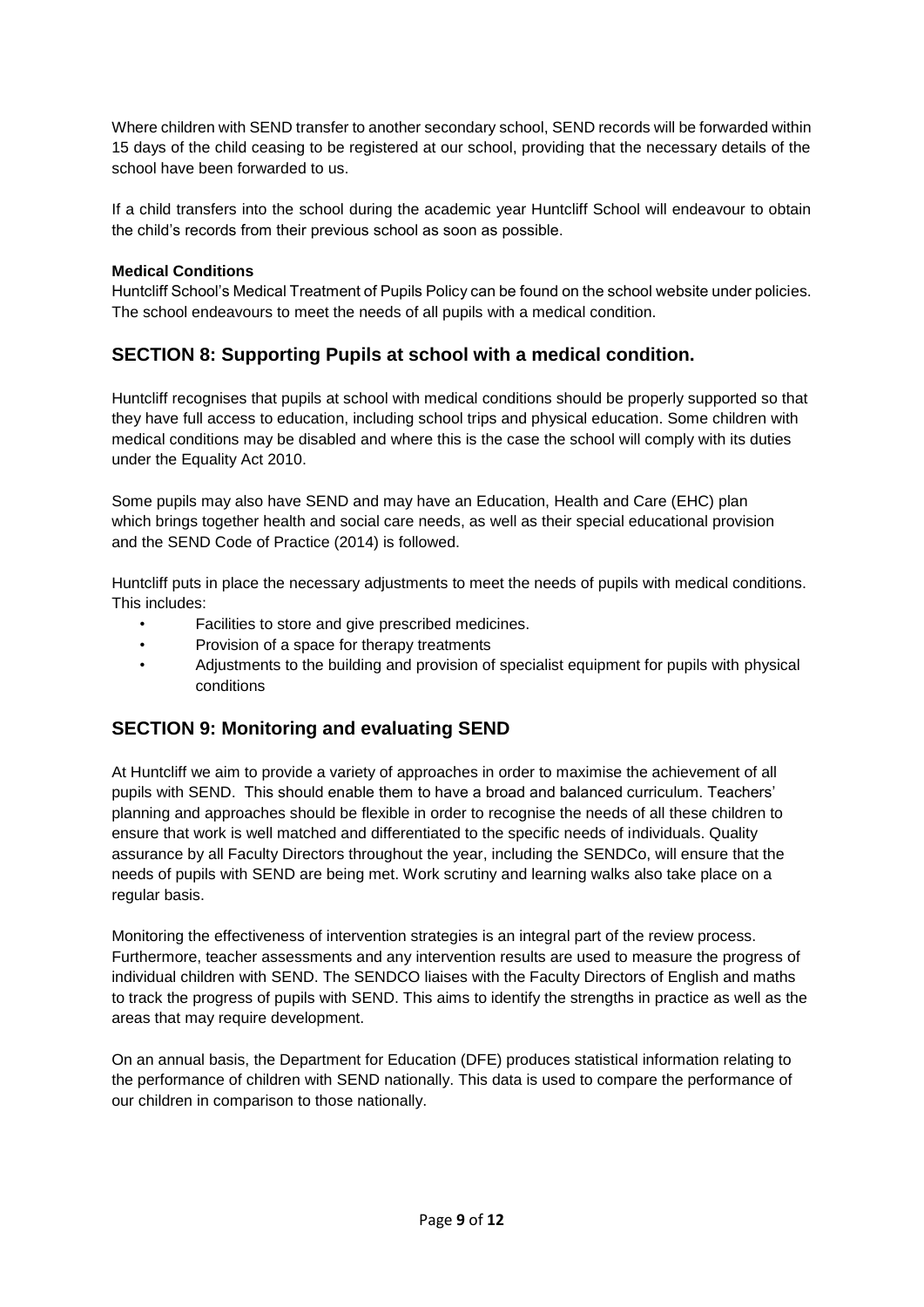## **SECTION 10: Training and resources**

#### **Training**

Training needs of staff are identified through Teacher Appraisal. Training is planned throughout the year for teaching staff using in house expertise and outside agencies. Staff also access local and national training. Non-teaching staff access training via their appraisal process as well. By training staff, the quality of teaching and provision is maintained and developed by responding to the strengths and needs of all pupils. Also, the SENDCo explains the systems and structures that are in place for pupils with SEND to members of staff.

The SENDCo regularly attends the Secondary SENDCo cluster network meetings as well as national events and/or conferences in order to keep up to date with local and national updates in SEND.

#### **Funding**

#### **Allocation of Resources**

All mainstream schools are provided with resources to support those with additional needs, including pupils with SEND and disabilities. Most of these resources are determined by a local funding formula, which is also applied to local academies.

Within the overall school budget, a proportion of funding is allocated called the notional SEND budget. Provision maps of intervention funded through this budget are kept for each year group. Interventions are reviewed regularly and progress of children receiving intervention is monitored closely.

For children who have an EHC plan the school is not expected to meet the full costs of more expensive special educational provision from their core funding. They are expected to provide additional support which costs up to a nationally prescribed threshold per pupil per year. The local authority provides additional top-up funding where the cost of the special educational provision required to meet the needs of an individual pupil exceeds the nationally prescribed threshold.

## **SECTION 11: Roles and responsibilities**

#### **The Role of the SENDCo**

- overseeing the day-to-day operation of the school's SEND policy
- planning and co-ordinating provision for children with SEND
- liaising with the relevant Designated Teacher where a looked after pupil has SEND
- advising on the graduated approach to providing SEND support
- advising on the deployment of the school's SEND resources to meet children's needs effectively
- liaising with parents of children with SEND
- liaising with primary schools, other secondary schools, Colleges of Further Education, educational psychologists, health and social care professionals, and independent or voluntary bodies and other external agencies
- being a key point of contact with external agencies, especially the Local Authority and its support services
- liaising with potential next providers of education to ensure a child and their parents are informed about options and a smooth transition is planned
- working with the Headteacher and school Trustees to ensure that the school meets its responsibilities under the Equality Act (2010) with regard to reasonable adjustments and access arrangements
- ensuring that the school keeps the records of all pupils with SEND up to date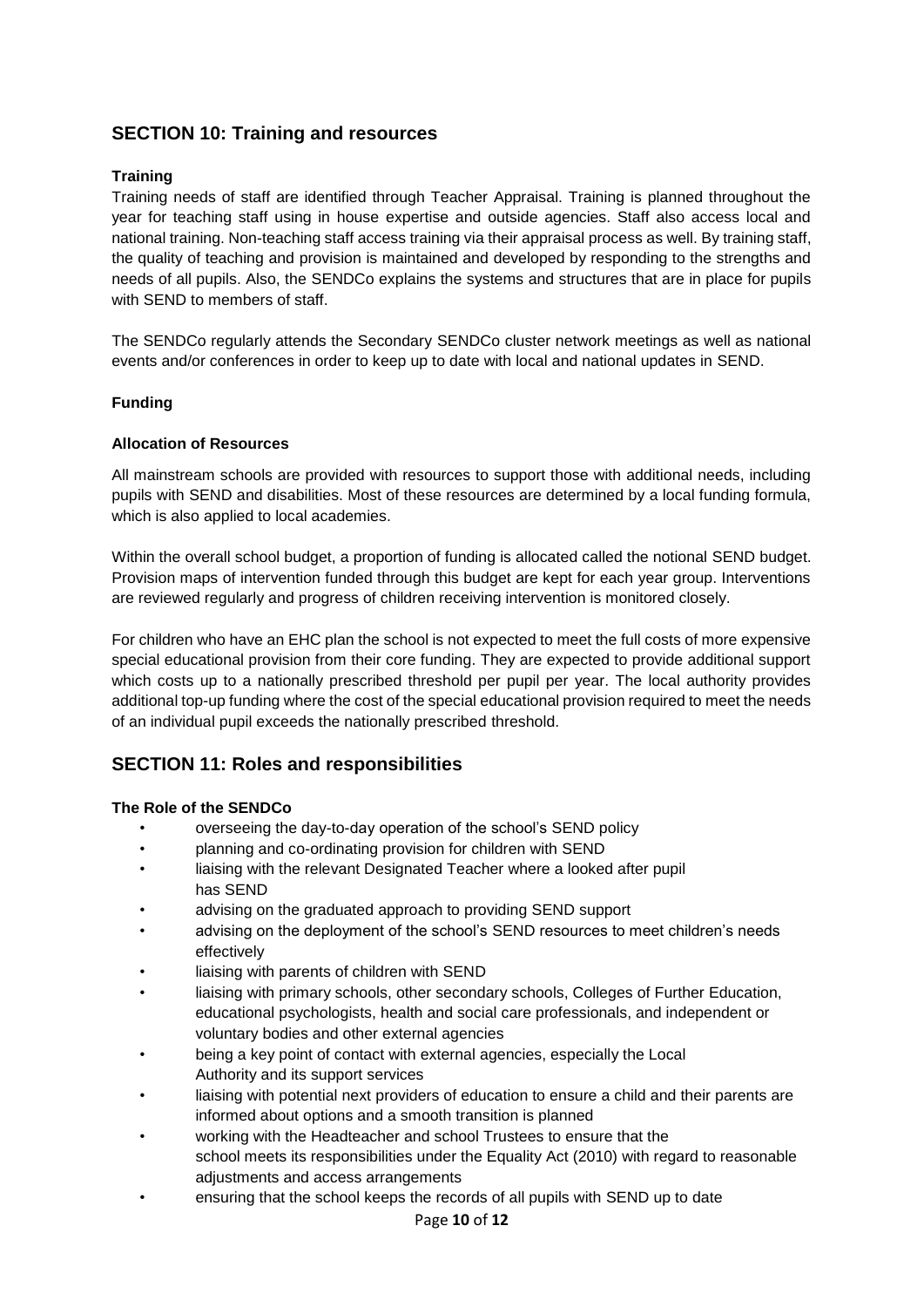- implementing the SEND Code of Practice (2014)
- monitoring children with SEND and tracking their progress through the use of data analysis
- liaising with Directors of Faculties to ensure that children with SEND have full access to their curriculum area.
- liaising with the Inclusion Team including Pastoral Support Officers and Heads of House about pupils' needs
- attending CPD relevant to the development of the role and feedback relevant information when necessary to other members of staff
- making staff aware of the training relevant to their own role in the development of SEND.
- chairing the Annual Review of pupils with statements/EHC plans
- managing and leading a team of Teaching Assistants
- assessing pupils and making exam arrangements for them for their GCSEs

#### **The Role of the Trustee Board**

Huntcliff School's **Trustee Board** is "expected to use their best endeavours to meet the needs of the children with SEND." (Section 29 Children and Family Act 2014)

#### The **Trustee Board** will:

- have a Link Trustee to oversee the strategic direction and development of SEND provision at Huntcliff
- do its best to ensure that the necessary provision is made for any pupil who has special educational needs
- ensure that, where the 'responsible person' the Headteacher or the appropriate Trustee – has been informed by the LA that a pupil has special educational needs, those needs are made known to all who are likely to teach them.
- ensure that teachers in the school are aware of the importance of identifying, and providing for, those pupils who have special educational needs.
- consult the LA and the governing bodies of other schools, when it seems to be necessary or desirable in the interests of co-ordinated special educational provision in the area as a whole.
- use their best endeavours to make sure that a child with SEND gets the support they need – this means doing everything they can to meet pupils SEND
- ensure that pupils with SEND engage in the activities of the school alongside pupils who do not have SEND
- designate a teacher to be responsible for co-ordinating SEND provision.
- monitor the progress and attainment of pupils with SEND via the Curriculum Standards **Curriculum**

# **SECTION 12: Storing and managing information**

All documents relating to a pupil's SEND are stored securely and information contained in them is regarded as confidential.

# **SECTION 13: Reviewing the Policy**

The SEND Policy will be reviewed in response to need and as the legislation surrounding SEND is updated.

# **SECTION 14: Accessibility**

Page **11** of **12** The Disability Discrimination Act, as amended by the SEND and Disability Act 2001, places a duty